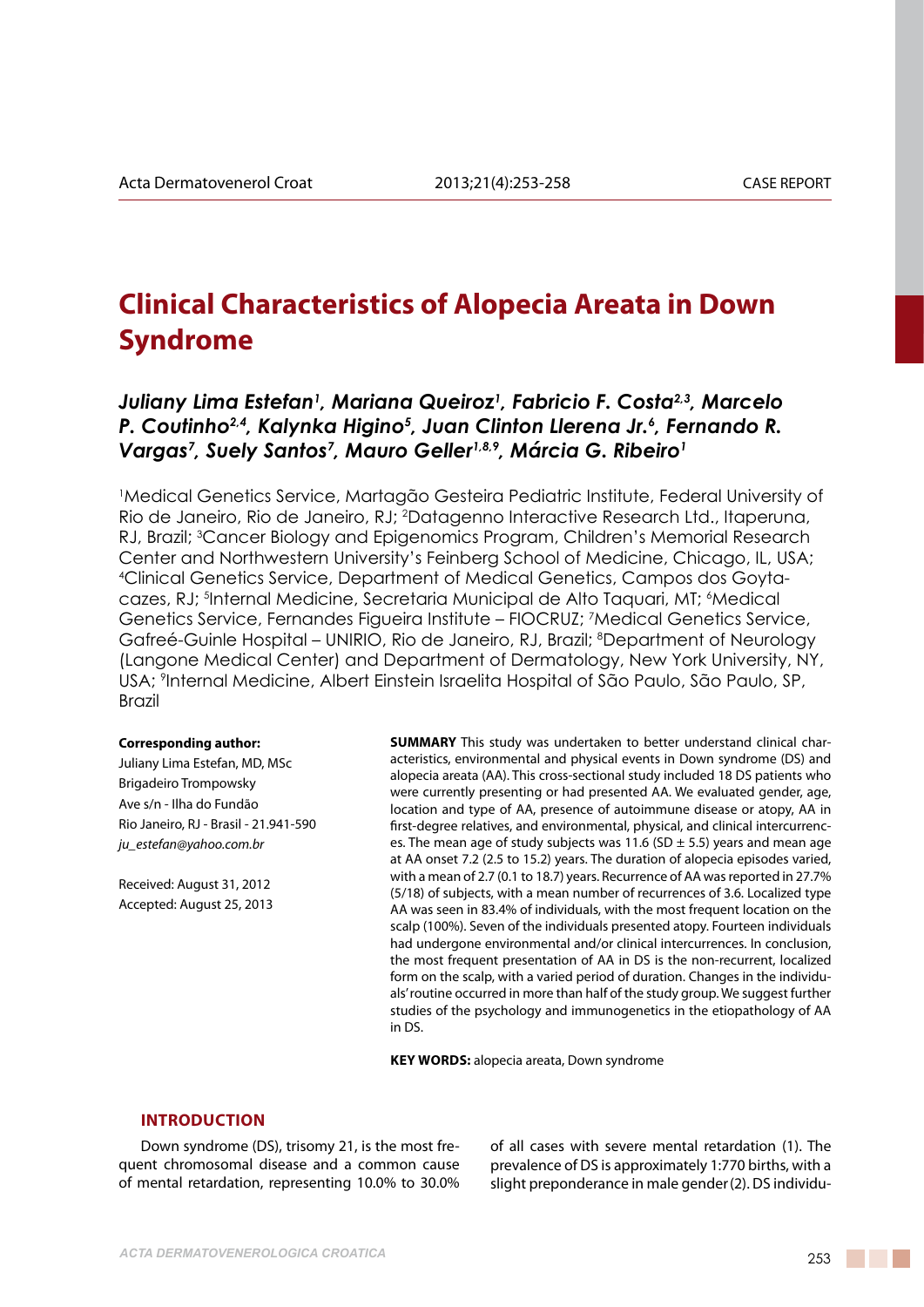als present an abnormal immune system, which leads to susceptibility to infections, with abnormal lymphocyte function, such as a decrease in immune-dependent T-cell response (3,4) and IgG deficiency (5). Anatomic evidence suggests that the immune defect in DS individuals is primarily due to disarrangement of the thymus as a consequence of lymphocyte depletion, reduction of the cortex, loss of corticomedullary delimitation, and enlargement of Hassall's corpuscles in the thymic medulla. Consequently, there is an abnormal thymic maturation, resulting in phenotypic and functional abnormalities in the circulating T-lymphocytes(4).

DS individuals present an increased incidence of autoimmune disorders such as thyroiditis,(6,7), moyamoya disease (8), diabetes mellitus type I (9), vitiligo (10), pernicious anemia (11), systemic lupus erythematosus (12), chronic active autoimmune hepatitis (11) and alopecia areata (AA) (10,13). The most common autoimmune disease affects the thyroid gland and occurs more frequently after eight years of age (14). AA is described as asymptomatic, well-circumscribed, circular areas of hair loss ranging from 2 to 5 cm in diameter; in extensive cases, coalescence of the lesions and/or involvement of other hairy surfaces is observed. (15,16). This entity is known as an autoimmune disorder frequently associated with vitiligo (7,15,17), pernicious anemia, autoimmune adrenal insufficiency and/or Hashimoto thyroiditis(7). AA may also be associated with atopy, emotional stress, septic focal points, as well as DS (15). The frequency of AA in DS varies from 1.3% to 11.0% (7,17-20). Wunderlich and Braun-Falco (19) were the first to describe the association between AA and DS in 1965, although AA had already been described as a dermatologic finding among patients with DS in 1954 (21). Carter and Jegasothy studied 214 institutionalized DS patients and observed 19 (8.9%) cases with AA (17).

The purpose of this study was to describe clinical characteristics and events possibly related to AA in DS individuals.

# **SUBJECTS and methods**

#### **Subjects**

Eighteen children and adolescents with DS were evaluated at the Medical Genetics Service of Martagão Gesteira Pediatric Institute (IPPMG) – Federal University of Rio de Janeiro (UFRJ). Participants came from Martagão Gesteira Pediatric Institute, Fernandes Figueira Institute – FIOCRUZ and Gafreé-Guinle Hospital – UNIRIO (convenience sampling). All individuals were diagnosed by cytogenetic analysis (G-banded karyotype, 550 bands) and presented a documented medical history of AA or presented alopecia at the time

of consultation at the Medical Genetics Services. AA was considered to be hair loss leading to a 'flaw' on any hairy body surface. The clinical research protocol was approved by the Ethical Research Committee (IRB) of the IPPMG. The patients that participated in this study were all included in the database and platform that we have been developing named DataGenno (22).

#### **Methods**

A cross-sectional study was performed on a convenience sample of children and adolescents with DS. The following variables were studied: gender; age; location of alopecia; type of hair loss; presence of vitiligo, autoimmune disease or a suggestive history of atopy; history of AA in first-degree relatives; and environmental, physical, and clinical intercurrences. Data were collected from the individuals' files and through interviews with parents and guardians then tabulated.

#### **Statistical analysis**

A descriptive analysis was performed and data were presented as percentage, mean, median and standard deviation.

# **Results**

#### **Sample characteristics**

Eighteen children and adolescents with DS (11 boys and 7 girls), mean age 11.6 years (SD  $\pm$  5.5; limits: 3.8 to 21.7 years; median  $= 10.1$  years) and current or previous history of AA were included in this study. In the total of 18 individuals studied, the mean age at AA onset was 7.2 years (limits: 2.5 to 15.2 years), median 7.7 years. The mean interval between the ages of the first alopecia episode and the time of the study was 4.3 years (limits: 0.1 to 12.8 years). Seven (38.9%) patients presented a positive clinical history of atopy; three individuals presented asthma; while two individuals presented with rhinitis and two with asthma and rhinitis. We did not find any individual with vitiligo and/or autoimmune disease. There was no presence of AA observed among first-degree relatives.

#### **Characteristics of alopecia episodes**

The duration of alopecia episodes varied greatly. The mean duration was 2.7 years (limits: 0.1 to 18.7 years), median 1 year in individuals presenting only one episode (13/18). In the individuals who had more than one episode (5/18), the shorter-lasting episode was 0.4 years and the longer-lasting episode 2.4 years. In eight (41.1%) individuals, the clinical picture of AA persisted from the first episode, and in two of them, different body areas were affected, with periods of remission in one of the areas.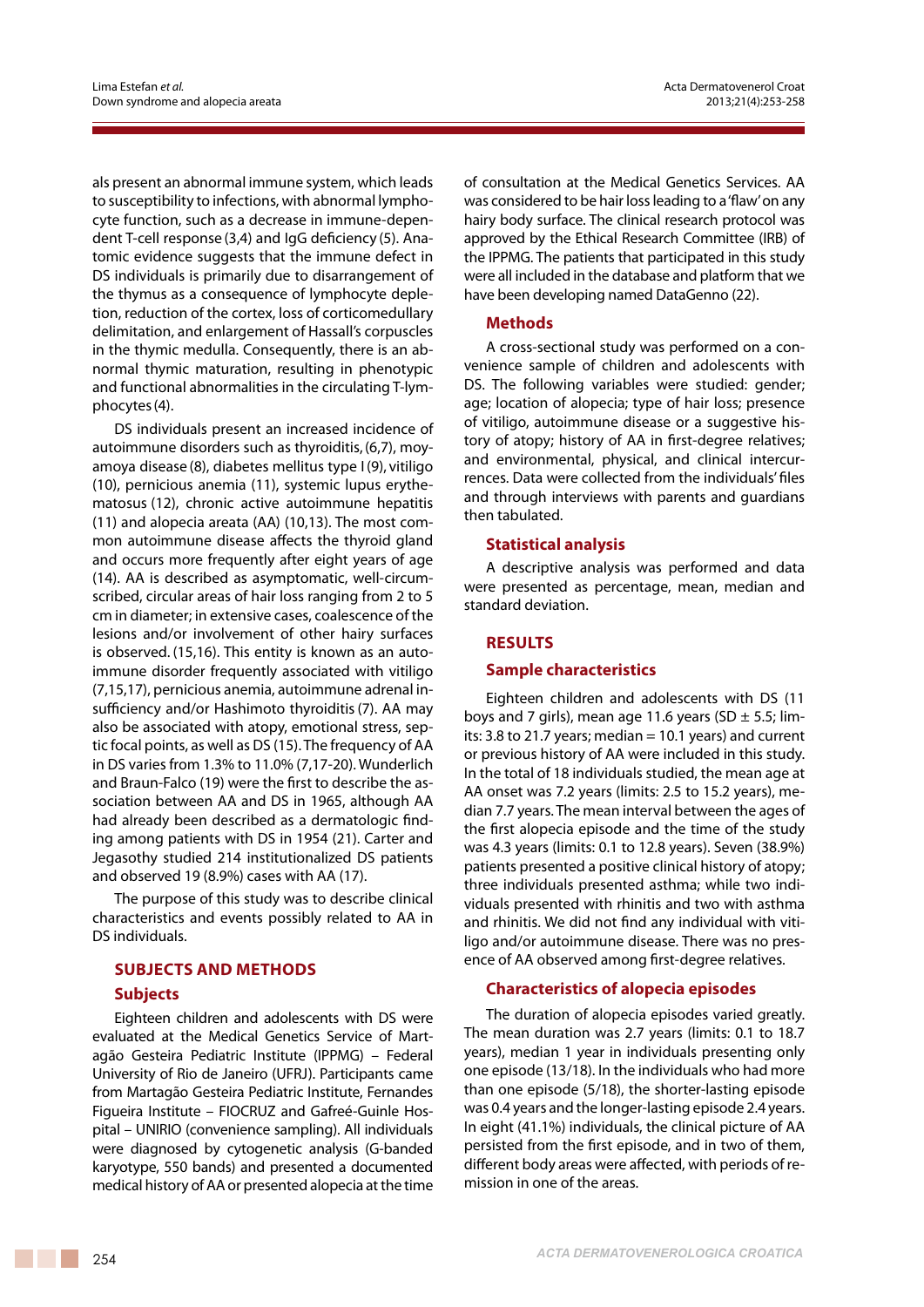Recurrence of AA was reported in five (27.7%) individuals and the mean number of recurrences *per* individual was 3.6. Duration of the intervals between recurrences was obtained for only two of the subjects (2/5): 1.1 and 3.3 years. At the time of the study, 13 individuals presented alopecia (four recurrent cases and nine non-recurrent cases). In all five recurrent cases, alopecia was observed in the same area that was originally affected.

A localized type of hair loss was seen in 83.4% of patients, and the most frequent location was the scalp (18/18; 100%). Two individuals presented combined hair loss. In one case, the affected areas were the scalp, limbs, axilla, genitalia and face; in the second case, the scalp and genitalia. There were no cases of total hair loss of the scalp.

#### **Environmental and clinical intercurrences**

Fourteen (77.8%) individuals presented environmental and/or clinical intercurrences, as follows: environmental (8/14), environmental and clinical (4/14), and clinical only (2/14). The most frequent environmental intercurrences were change of school and teacher, followed by death of loved ones and parental separation.

Of the 18 participants, 36.6% (3/18) presented intercurrent illnesses (outpatient treatments of infections of the upper and lower respiratory tract and allergic manifestations) during the study period, which were taken in consideration (before, during, and after alopecia) (Table 1).

# **Change of school and/or teacher**

Seventeen individuals attended school; 10 of them underwent changes related to their school and/or teacher (10/17; 58.9%). Six subjects moved to different schools (6/17; 35.3%); in four individuals, the alopecia episodes preceded the school change; in one individual, the change occurred during an episode and one individual changed school twice: the first took place before the episode of alopecia and the other took place during an episode (Table 1). There was a change of teachers at the school in 41.2% of cases (7/17); in two cases, the teacher change preceded the alopecia episode, in 2 other cases the teacher change occurred during the episode, in one case the change occurred after the episode of alopecia, and in two cases there were two teacher changes, one before an episode of alopecia and another change during the same episode of alopecia (Table 1). None of the individuals held jobs.

# **Change of residence**

One of the individuals changed the place of residence during an episode of alopecia (Table 1).

| .  |           |        |                |                |                  |                |                |                   |                |                |
|----|-----------|--------|----------------|----------------|------------------|----------------|----------------|-------------------|----------------|----------------|
| L  | Age (yrs) | Gender | School         | <b>Teacher</b> | <b>Change of</b> | Ill family     | <b>Death</b>   | <b>Separation</b> | <b>Puberty</b> | <b>Illness</b> |
|    |           |        | change         | change         | residence        | member         |                |                   |                |                |
| 01 | 3.7       | M      | <b>NA</b>      | <b>NA</b>      | N                | N              | N              | N                 | N              | N              |
| 02 | 3.7       | F      | S <sub>1</sub> | S <sub>2</sub> | N                | N              | $52***$        | S <sub>1</sub>    | N              | N              |
| 03 | 6.0       | F      | N              | N              | N                | N              | N              | N                 | N              | N              |
| 04 | 6.4       | F      | N              | N              | N                | N              | N              | S <sub>1</sub>    | N              | N              |
| 05 | 8.2       | M      | N              | $S1 + S2$      | N                | N              | N              | N                 | N              | N              |
| 06 | 8.6       | M      | N              | S <sub>1</sub> | N                | N              | N              | N                 | N              | S <sub>6</sub> |
| 07 | 10.0      | M      | N              | S <sub>1</sub> | N                | N              | N              | N                 | N              | N              |
| 08 | 10.0      | M      | N              | N              | N                | N              | N              | N                 | N              | S <sub>6</sub> |
| 09 | 10.0      | F      | N              | N              | N                | N              | N              | N                 | N              | N              |
| 10 | 10.2      | M      | S <sub>1</sub> | N              | N                | N              | $53*$          | N                 | N              | S <sub>6</sub> |
| 11 | 10.5      | F      | S <sub>2</sub> | N              | S <sub>2</sub>   | N              | N              | N                 | N              | N              |
| 12 | 11.1      | F      | S <sub>1</sub> | S <sub>2</sub> | N                | N              | N              | N                 | S <sub>2</sub> | N              |
| 13 | 15.6      | M      | N              | N              | N                | N              | N              | N                 | N              | N              |
| 14 | 15.9      | M      | N              | N              | N                | S <sub>3</sub> | $S3*$          | N                 | N              | N              |
| 15 | 17.5      | F      | N              | N              | N                | N              | N              | N                 | S <sub>5</sub> | N              |
| 16 | 19.6      | M      | S <sub>1</sub> | N              | N                | N              | N              | N                 | N              | N              |
| 17 | 20.3      | M      | $S1 + S2$      | $S1 + S2$      | N                | S <sub>3</sub> | N              | S <sub>2</sub>    | S <sub>3</sub> | N              |
| 18 | 21.7      | M      | N              | S <sub>3</sub> | N                | N              | S <sub>2</sub> | S <sub>2</sub>    | N              | N              |

**Table 1.** Distribution of environmental, physical and clinical intercurrences in Down syndrome individuals with alopecia areata

I = individual; yrs = years of age; M = male; F = female; N = no; NA = does not attend school; S1 = before alopecia; S2 = during alopecia; S3 = after alopecia; S4 = before and during alopecia; S5 = during and after alopecia; S6 = before, during, and after alopecia;  $* =$  grandmother;  $** =$  grandparents.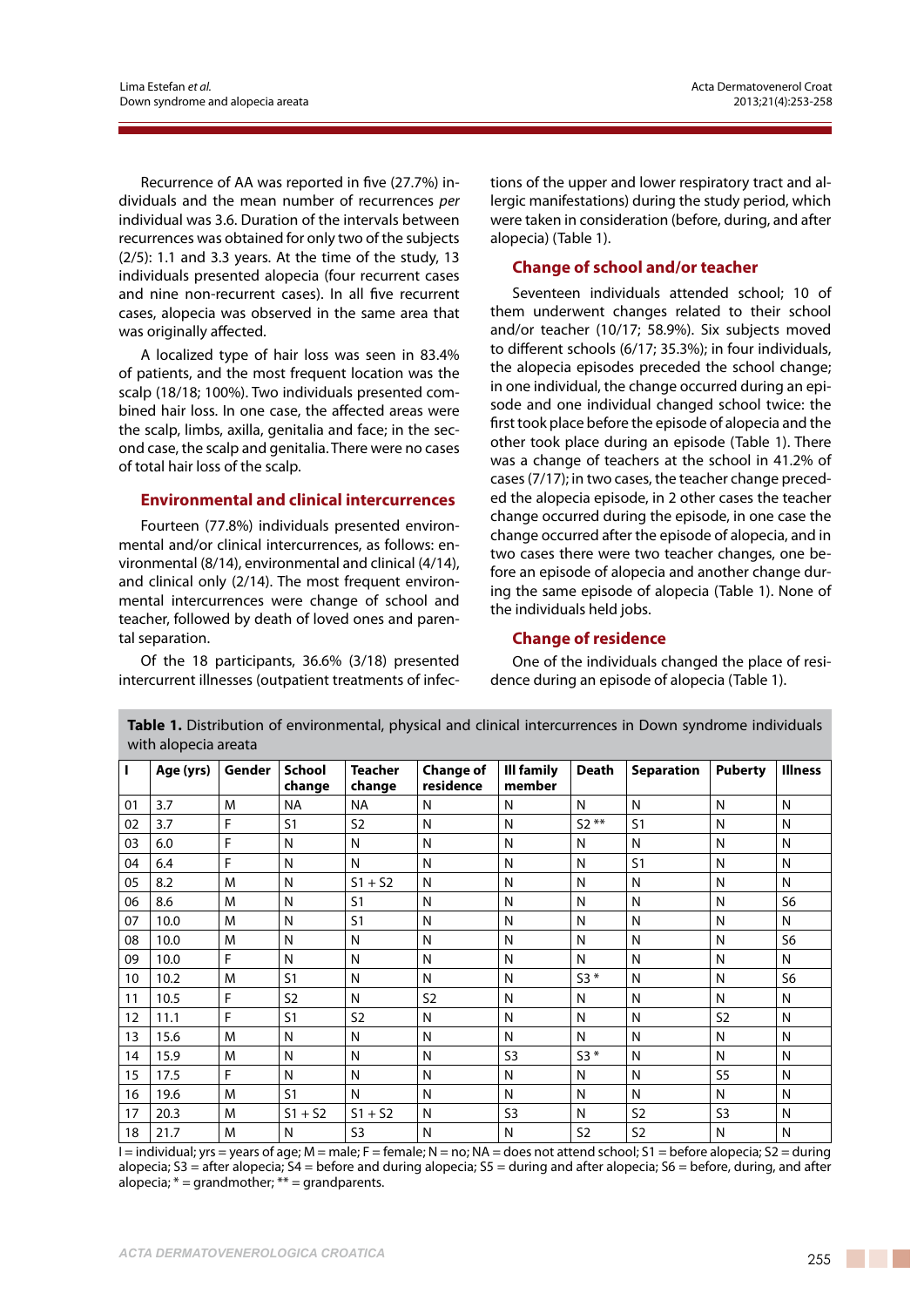# **Family problems**

Family problems occurred in six of the study individuals (6/18; 33.4%), the most frequent being death of a family member (2/6), parental separation (2/6), and parental separation along with death of a close family member (2/6). In cases of deceased family members, three cases were death of grandparents and one was death of an aunt. The deaths occurred equally during (2/4) and after (2/4) the episode of alopecia. In two cases, parental separation took place prior to the alopecia episode and in another two cases during the episode (Table 1). None of the individuals witnessed a conflict situation such as physical or verbal aggression. Two individuals had close family members who became ill during an episode of alopecia.

# **Puberty**

Two individuals entered puberty during an episode of alopecia and one after AA (Table 1).

# **Discussion**

To our knowledge, this is the first study that describes the characteristics of AA, environmental and physical events in DS individuals. Due to its higher frequency in individuals with DS (7,17,19,20), AA is an entity that pediatricians, geneticists, and dermatologists should be aware of. This study presents limitations related to parents' memory (memory vice) and to convenience sampling. However, the results point to some important topics, which will be useful in the follow-up of these individuals.

The frequency of AA in DS has been reported by some authors, and it ranges from 1.3% to 11.0% (7,17- 20). The variation observed probably occurred due to the different patient samples and the assessments performed by the authors. Wunderlich and Braun-Falco (19) predominantly studied children up to 8 years of age and this factor may have been a determinant for the lowest frequency observed (1.3%); Du Vivier and Munro (7) studied only the cephalic corporeal segment of alopecia and reported a frequency of 6.0%. Carter and Jegasothy (17)report on a frequency of 8.9%, although they studied a smaller number of patients (214 patients *versus* 1000 patients evaluated in each of the previous studies), suggesting that alopecia is more frequent in individuals that have DS with greater cognitive limitations, as the patients in this study were institutionalized. Finally, Daneshpazhooh *et al*. (20) report a frequency of 11.0% among 100 DS patients. At the Medical Genetics Service of the IPPMG – UFRJ, the frequency was 4.1%, within the range of variation described in the literature.

Although the literature reports AA to be more frequent in females (17,23), the sample in this study was predominantly male (61.2%). Schepis *et al*. (24) also report a higher proportion of male than female individuals with AA and DS (12 male and one female). In relation to the total cases registered at the IPPMG with and without AA (15/352), the more frequent occurrence of AA in male individuals was not significant (χ<sup>2</sup> =3.39; *P*>0.05; DF=1).

There is no clear definition of age at AA onset, however, in a study of 736 patients carried out by Muller and Winkelmann(23),AA was more commonly observed in younger age groups (<16 years). The duration of the episodes varied, as did the intervals between the episodes. In the literature, we did not find a description of the duration of hair loss or the intervals between two episodes of AA. Muller and Winkelmann (23) demonstrated that after hair loss there was a tendency towards new hair growth, usually within a few months, and Rietschel (25) suggests that this type of alopecia tends to occur within a period of less than one year. Paradoxically, in the cases where only one episode was described, we found similar percentiles in relation to the duration of episodes when classified as less than one year and greater than or equal to one year. We acknowledge that long periods of hair loss may in fact signify the presence of subsequent episodes of alopecia that occurred after recovery from the initial episode, a frequent finding in many cases(23).

The recurrence of AA was observed in 5 (27.7%) cases. Muller and Winkelmann (23) found recurrence among adults and children without DS in 22.0% of cases. We suggest that individuals with DS tend to more frequently present recurrent episodes of AA, in addition to presenting a higher frequency than the general population. The most frequently observed alopecia was localized on the scalp, which is in accordance with some reports of alopecia in DS (6,26,27). In another study at the Medical Genetics Service of the IPPMG – UFRJ, we evaluated ten patients with AA, mean age 18.6 (SD 7.2) years and observed that all patients had one or more lesion in the scalp, two patients had lesions at other locations (eyelashes and eyebrows), and two patients evolved with total AA. Different reports in the literature demonstrate frequent association of alopecia with atopy(7,15,17,18,23). The percentile found in our casuistry was approximately 40.0%, which corroborates this association. It is important to note that we did not investigate the possible autoimmune diseases at the time of the study or when these individuals presented AA.

A positive family history of AA was observed in 10.0% to 25.0% of alopecia cases (18,23). However, we did not find an affected first-degree relative, suggesting that the occurrence of AA is more related to DS than to familial susceptibility in the cases studied.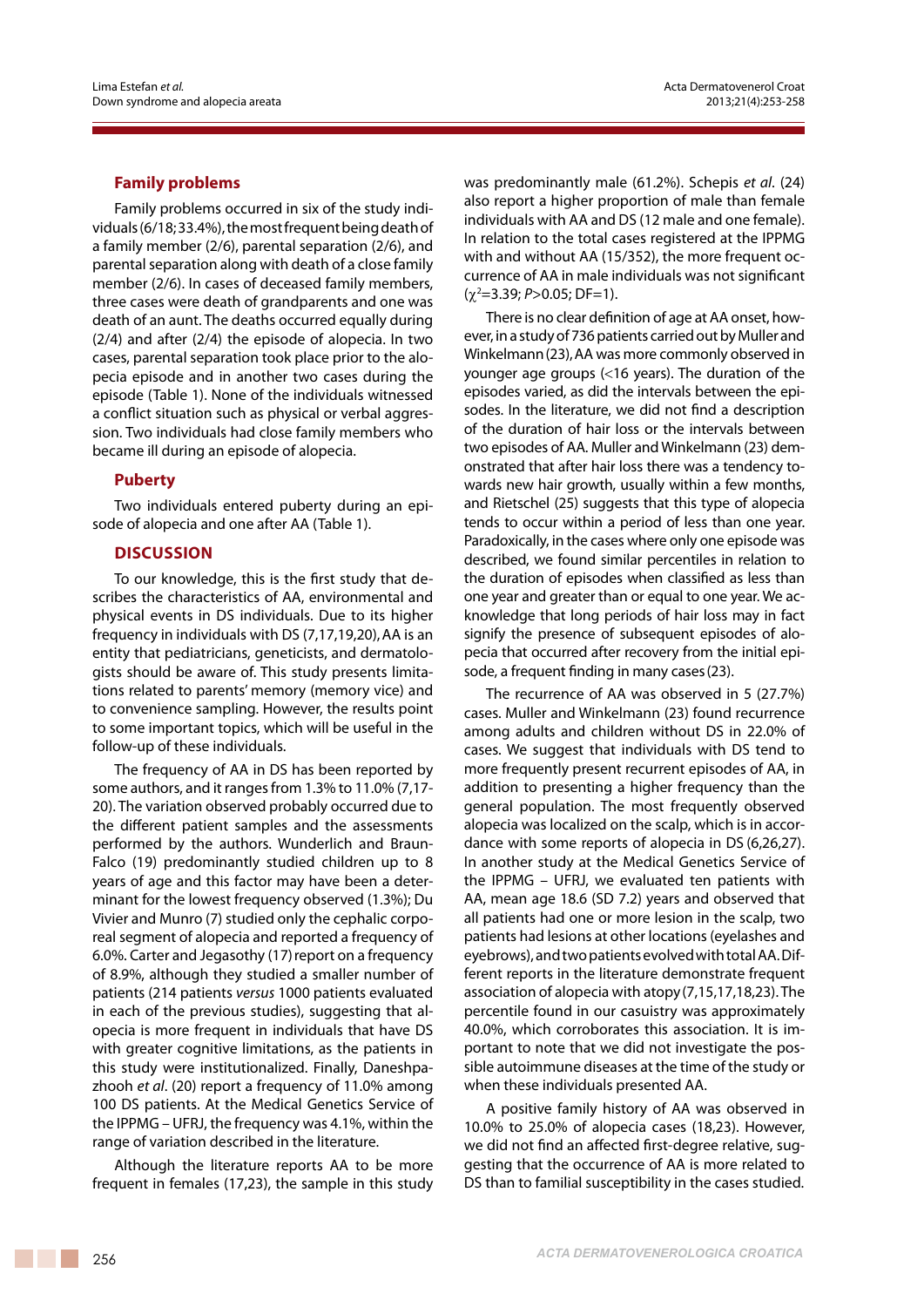Muller and Winkelmann (23) suggest that psychological factors may be important in the etiopathology of AA. The authors observed the precipitation and accentuation of episodes of AA in 12.0% of the population studied who had suffered acute emotional stress. We suggest that events such as change in school or family life might generate psychological stress in individuals with DS, who have a greater probability of presenting emotional and behavioral problems(28), a diminished adaptive capacity and difficulties in approaching new situations(29,30). As we did not compare the social background with age-matched DS individuals who did not present with AA, it was not possible to assume that environmental, physical, and clinical intercurrences may have played a role in the genesis of AA in our sample.

Despite the small sample size, at the Medical Genetics Service of the IPPMG – UFRJ we observed 352 individuals with DS and only 15 of them presented AA, yielding a frequency of approximately 4.2%. This finding is in agreement with the literature reporting on the frequency of AA in DS from 1.3% to 11.0%.

# **CONCLUSION**

Based on the findings of this study, we suggest that the most frequent presentation of AA in DS is the localized, non-recurrent form on the scalp, with a varied period of duration. We also observed the presence of changes in school life in more than half of the study group. To contribute to the knowledge of this issue, we suggest further studies on emotional, immunogenetic, and other environmental aspects to better understand the etiopathologic mechanisms of AA in DS.

# **Acknowledgments**

The authors thank all the institutions that were involved in this study, the patients and the patients' relatives. FFC is supported by the Maeve McNicholas Memorial Foundation.

# **References**

- 1. Gelehrter TD, Collins FS. Citogenética. In: Gelehrter TD, Collins FS, editors. Fundamentos de Genética Médica.Rio de Janeiro: Guanabara Koogan, 1992;135-60.
- 2. Fryns JP. Chromosome 21, trisomy 21. In: Buyse ML, editor. Birth Defects Encyclopedia. Cambridge: Blackwell Scientific Publications, 1990;391-3.
- 3. Bertotto A, Crupi S, Fabietti GM, Troiani S, Parente C, Mezzetti D *et al*. CD3+/CD30+ circulating T lymphocytes are markedly increased in older sub-

jects with Down's syndrome (trisomy 21). Pathobiology 1999;67:108-10.

- 4. Bertotto A, Gerli R, Spinozzi F. CD26 surface antigen expression on peripheral blood T lymphocytes from children with Down's syndrome (trisomy 21). Scand J Immunol 1994;39:633-7.
- 5. Miller ME, Mellman WJ, Kohn G, Dietz Jr WH. Qualitative and quantitative deficiencies of immunoglobulin G (IgG) in newborns with Down syndrome. Ann N Y Acad Sci 1970;171:512-6.
- 6. Scotson J. A patient with Down's syndrome, mild hypothyroidism and alopecia. Practitioner 1989;233:121.
- 7. Du Vivier A, Munro DD. Alopecia areata, autoimmunity and Down's syndrome. Br Med J 1975;i:191- 2.
- 8. Leno C, Mateo I, Cid C, Berciano J, Sedano C. Autoimmunity in Down's syndrome: another possible mechanism of moyamoya disease. J Cereb Circ 1998;29:868-9.
- 9. Gillespie KM, Dix RJ, Williams AJK, Newton R, Robinson ZF, Bingley PJ, *et al*. Islet autoimmunity in children with Down's syndrome. Diabetes 2006;55:3185-8.
- 10. Dourmishev A, Miteva L, Mitev V, Pramatarov K, Schwartz RA. Cutaneous aspects of Down syndrome. Pediatr Dermatol 2000;66:420-4.
- 11. McCulloch AJ, Ince PG, Kendall-Taylor P. Autoimmune chronic active hepatitis in Down's syndrome. J Med Genet 1982;11:232-4.
- 12. Shield JP, Wadsworth EJ, Hassold TJ, Judis LA, Jacobs PA. Is disomic homozygosity at the APECED locus the cause of increased autoimmunity in Down's syndrome? Arch Dis Child 1999;81:147- 50.
- 13. Garg S, Messenger AG. Alopecia areata: evidence-based treatments. Semin Cutan Med Surg 2009;28:15-8.
- 14. Karlsson B, Gustafsson J, Hedov G, Ivarsson SA, Annerén G. Thyroid dysfunction in Down's syndrome: relation to age and thyroid autoimmunity. Arch Dis Child 1998;79:242-5.
- 15. Alkhalifah A, Alsantali A, Wang E, McElwee KJ, Shapiro J. Alopecia areata update. Part I. Clinical picture, histopathology and pathogenesis. Am Acad Dermatol 2010;62:177-88.
- 16. Wasserman D, Guzman-Sanchez DA, Scott K, McMichael A. Alopecia areata. Intern J Dermatol 2007;46:121-31.
- 17. Carter DM, Jegasothy BV. Alopecia areata and Down syndrome. Arch Dermatol 1976;112:1397-9.

<u> Timbul Sa</u>